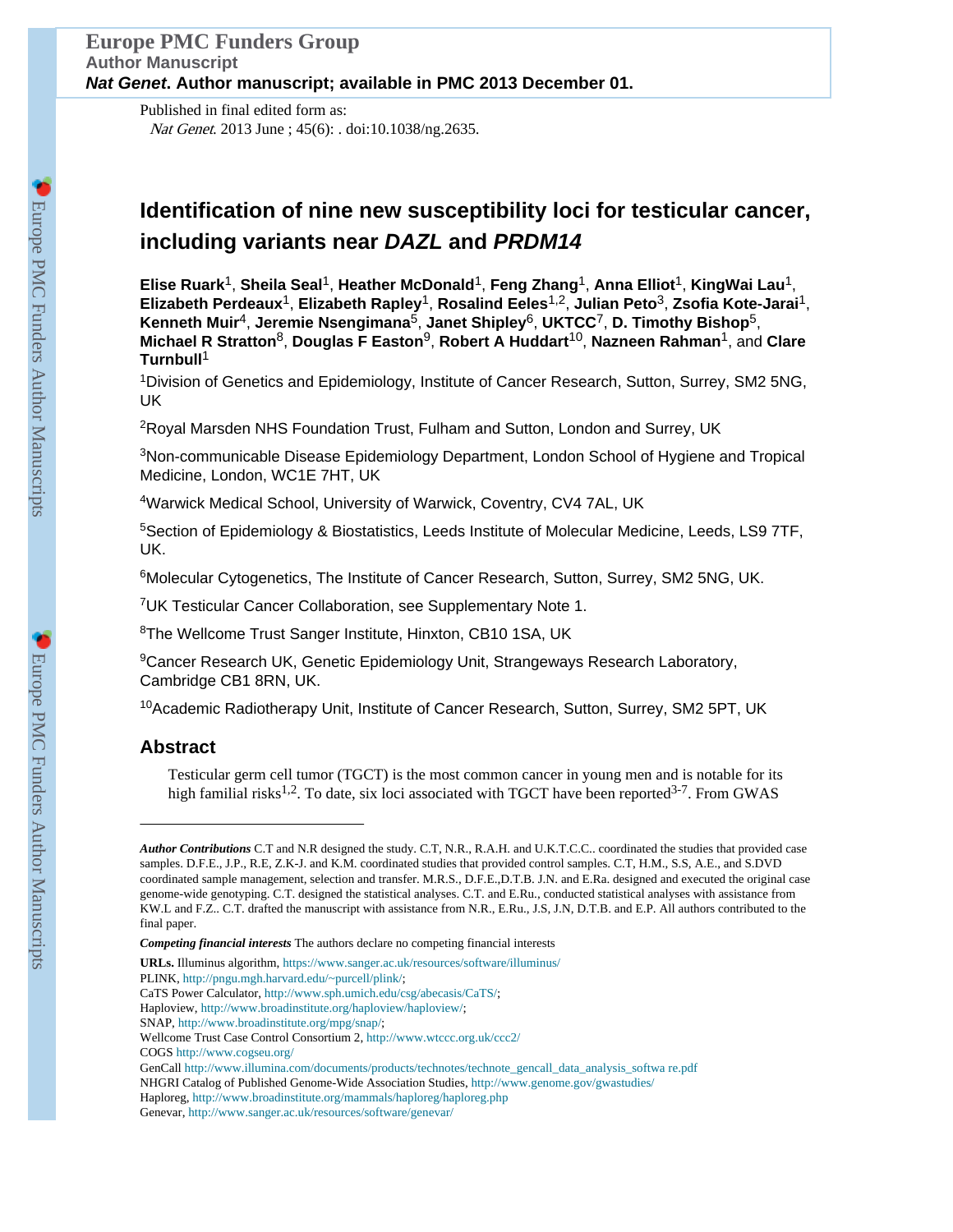analysis of 307,291 SNPs in 986 cases and 4,946 controls, we selected for follow-up 694 SNPs, which we genotyped in a further 1,064 TGCT cases and 10,082 controls from the UK. We identified SNPs at nine new loci showing association with TGCT (P<5×10<sup>-8</sup>), at 1q22, 1q24.1, 3p24.3, 4q24, 5q31.1, 8q13.3, 16q12.1, 17q22 and 21q22.3, which together account for an additional 4-6% of the familial risk of TGCT. The loci include genes plausibly related to TGCT development. *PRDM14*, at 8q13.3, is essential for early germ cell specification<sup>8</sup> whilst *DAZL*, at  $3p24.3$ , is required for regulation of germ cell development<sup>9</sup>. Furthermore, *PITX1*, at 5q31.1 regulates TERT expression, and is the third TGCT locus implicated in telomerase regulation<sup>10</sup>.

> Testicular germ cell tumor (TGCT) is the most common malignancy in men aged 15–45 years<sup>1</sup>. Studies in families have estimated the risk to brothers of TGCT cases to be increased 8- to 10- fold and to sons of cases 4- to 6-fold, and these risks are substantially higher than the equivalent familial relatives risk of  $\sim$ 2 typical for common cancers such as breast, colorectal and prostate<sup>2</sup>. Recent genome-wide association studies (GWAS) of TGCT have identified eight associated SNPs at six loci, which together account for >11% of the genetic risk of TGCT<sup>3-7</sup>. These loci lie on chromosome 12q21, encompassing *KITLG*, 5q31 (SPRY4), 6p21 (BAK1), 5p15 (TERT and CLPTM1L), 12p13 (ATF7IP) and 9p24  $(DMRTI)^{11}.$

> To identify further susceptibility loci for TGCT, we identified the most strongly associated 1,050 SNPs from our previous GWAS, which comprised 307,291 SNPs genotyped in 986 cases of TGCT and 4,946 controls from the  $UK<sup>3,4</sup>$ . These SNPs were included on a custom Illumina iSelect genotyping array (the iCOGS array). The iCOGS array includes 211,155 cancer-related SNPs selected for further evaluation in different cancers and has already yielded 80 new loci for breast, ovarian and prostate cancer<sup>12,13</sup>. Using the iCOGS array, we genotyped 1,094 cases of TGCT from the UK, which had not been included in the original GWAS. We compared these genotypes to those of three cancer-free UK control series, also genotyped on the iCOGS array. Following quality control exclusions, we obtained data for 694 of the 1,050 SNPs in 1,064 cases and 10,082 controls (the 'iCOGS replication series').

> We tested association between each SNP and TGCT risk using a 1df trend test, adjusted for six principle components. Inflation in the test statistic, quantified using 36,879 uncorrelated non-TGCT-related SNPs, revealed evidence of only modest inflation of the test statistics (Supplementary Figure 1, =1.14,  $_{1000}$ =1.07; following adjustment for six principle components,  $=1.05$ ,  $1000=1.02$ ). There was clear evidence of association of the six previously reported loci in the iCOGS replication series ( $P_{trend} = 3.88 \times 10^{-9}$  to  $9.31 \times 10^{-28}$ ), with odds ratios consistent with those previously published (Supplementary Table 1).

> In a combined fixed-effects meta-analysis of the GWAS and the adjusted iCOGS replication for the remaining 640 SNPs outside of these six loci, we identified association of  $P \le 5 \times 10^{-8}$ for a further 18 SNPs at nine loci: 1q22, 1q24.1, 3p24.3, 4q24, 5q31.1, 8q13.3, 16q12.1, 17q22 and 21q22.3. Following multiple logistic regression to test for independence of effects, there remained one SNP at each of the nine loci showing association with TGCT (Table 1). The associations at 1q24.1 and 17q22 have been replicated concurrently in other independent TGCT series<sup>14,15</sup>.

> For each SNP, we examined for evidence of departure from a log-additive (multiplicative) model: only rs2072499 at 1q22 showed evidence for departure from the log-additive model, indicating a recessive effect (heterozygote OR (ORhet): 1.00 (0.87-1.16), homozygote OR (OR<sub>hom</sub>): 1.53 (1.27-1.84), P<sub>2df</sub>=5.18×10<sup>-6</sup>, Supplementary Table 2). This observation was supported by genotypic (2df) analysis of the GWAS data for rs2072499 (ORhet 1.09  $(0.94-1.26)$  OR<sub>hom</sub> 1.64 (1.24-2.01), P<sub>2df</sub> 1.25 ×10<sup>-6</sup>). We found no evidence for statistical interaction between any pair of these new nine SNPs or with the previous eight SNPs; for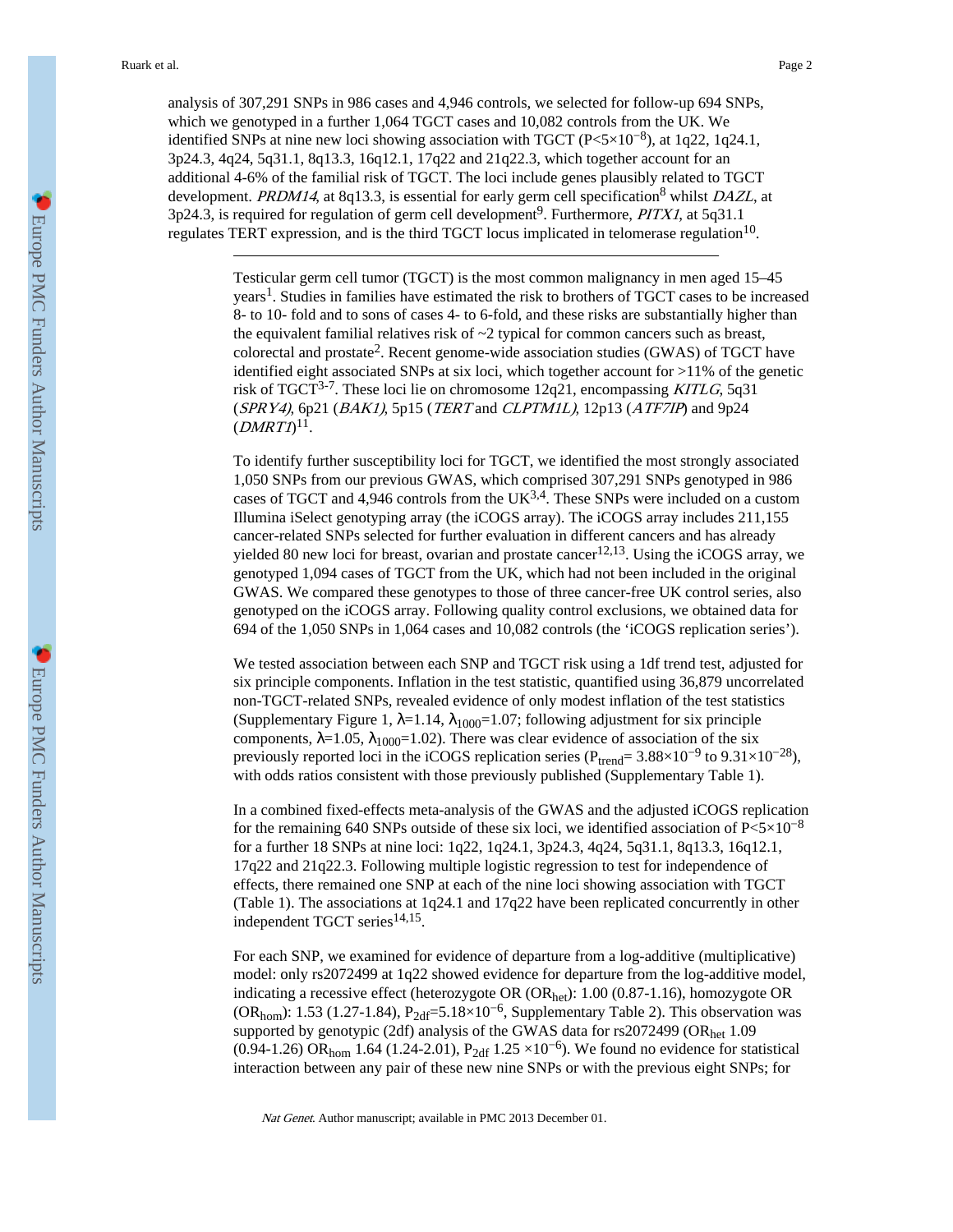every combination of SNPs, the combined risk was consistent with the product of the individual risks.

We investigated whether the newly identified loci were associated with different risks in subgroups of TGCT cases characterized by specific phenotypic characteristics (Supplementary Tables 3,4,5). Consistent with our findings at the previous six loci, none of the newly identified loci showed a significant difference in effect when comparing cases of the two TGCT histological subtypes, seminoma and nonseminoma. Likewise, there was no clear evidence of differential association by age of diagnosis, presence of testicular maldescent, family history of TGCT or unilateral versus bilateral disease, although power to detect differences in effects was limited on account of the case distribution.

Encyclopedia of DNA Elements (ENCODE) data indicated that rs2072499, rs3790672, 3805663, rs7010162, rs9905704 and rs2839186 may have effects on transcription on account of evidence of location within a DNase I hypersensitivity site, local modification of histones indicating promoter/enhancer activity, influence on binding of transcription factors and/or effect on a regulatory motif. Functional annotations from the ENCODE data for all correlated variants within each of the nine LD block  $(r2>0.8)$ , are shown in Supplementary Table 6. We then investigated whether the genotype at these nine SNPs was associated with differential expression of genes lying within 500kB of the SNP: there were no compelling patterns evident from expression data available from fibroblast, skin, adipose and lymphoblastoid cells (Supplementary Table 7). Further examination in testicular germ cells both for evidence of transcriptional regulation and of gene expression would be of interest.

Evidence supports TGCT developing from primordial germ cell or gonocytes, with tumor initiation described in utero through a pre-invasive stage termed intra germ cell neoplasia unclassified (IGCNU) or carcinoma in situ (CIS)<sup>16</sup>. It is therefore noteworthy that a number of the genes identified at loci identified in this study relate to pathways of early differentiation and development of the testicular germ cell<sup>11</sup> (Table 1).

rs10510452 lies in an LD block of 82kb at 3p24.3 which contains only one gene, DAZL (deleted in azoospermia-like). DAZL encodes an RNA-binding protein which has been shown from expression studies in human primordial germ cells to have a central role in early differentiation of primordial germ cells<sup>17</sup>. Dazl knockout mice are infertile, with differentiation of the germ cells halted at the A spermatogonia level <sup>9</sup> and expression of DAZL is testis-specific  $18,19$ . Sequence analysis indicates that the DAZ cluster on the Ychromosome arose during primate evolution via transposition of the  $DAZL$  gene<sup>20</sup>. Of note, DAZ has been implicated as the critical gene within the Y-chromosome AZF (azospermia factor) region, so-named as deletions of this region cause non-obstructive spermatogenetic failure (azoospermia) in humans<sup>21</sup>.

rs7010162 lies in an LD block of 61kb at 8q13.3 in which there is one gene, PRDM14, which is required for both the reacquisition of potential pluripotency and the genomewide epigenetic reprogramming necessary for primordial germ cell specification<sup>8,22,23</sup>. *PRDM14* encodes a transcriptional regulator which controls expression of key pluripotency genes such as POU5F1 (OCT4), NANOG and SOX2, which are highly expressed in IGCNU and TGCT24,25. Whilst normal PRDM14 expression is restricted to germ cell and stem cell lineages, amplification and/or over-expression of PRDM14 have been reported in a number of different cancer types, including  $TGCT^{26-29}$ .

rs3805663 is located in a 51kb LD block at 5q31.1 which contains two genes: CATSPER3 and PITX1. CATSPER3 (Cation-Channel, Sperm-associated 3) is one of a family of genes which together form a functional hetero-tetrameric cation channel, exclusively expressed in the testis and essential for hyperactivated motility of the differentiated germ cell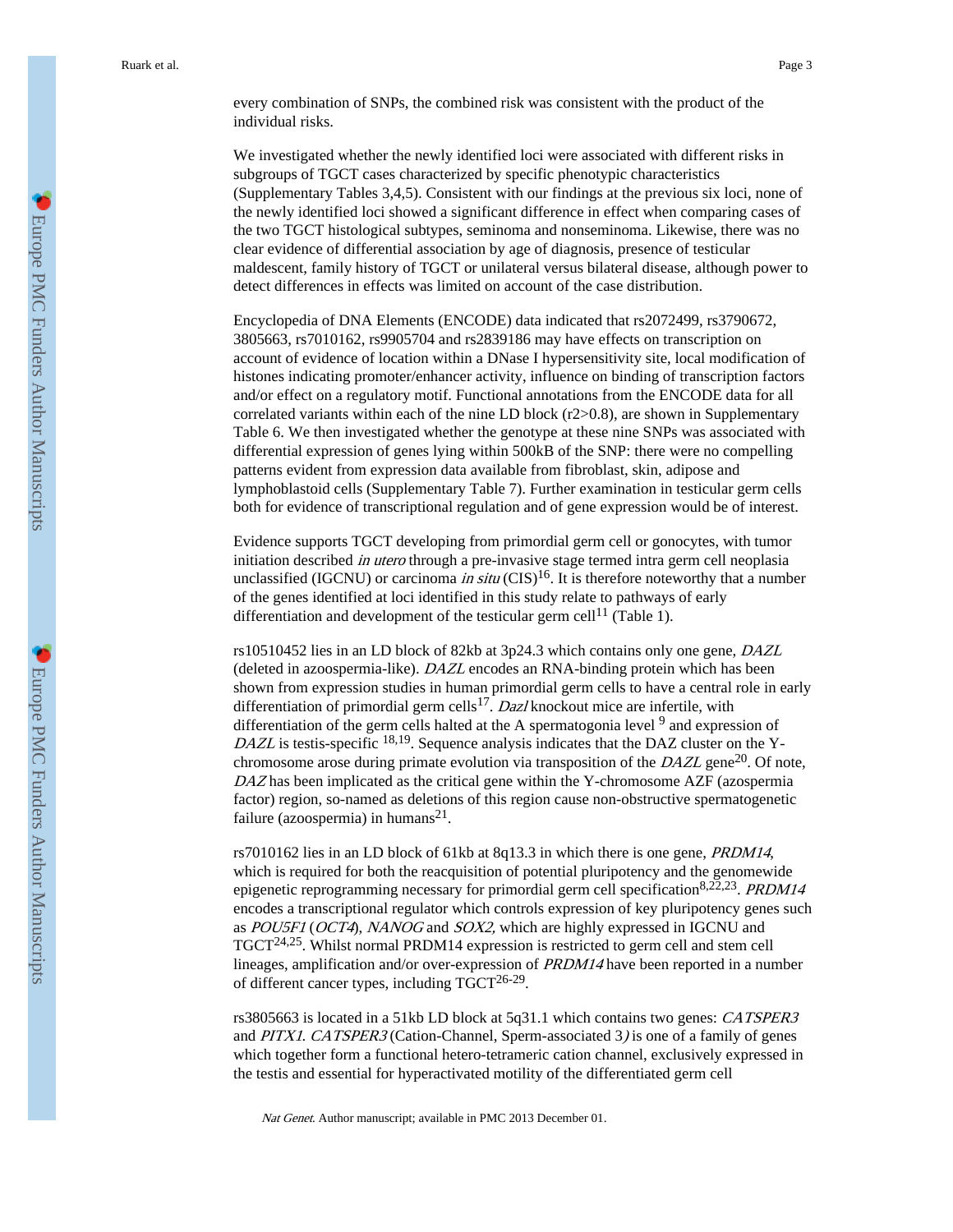(spermatozoa); accordingly Catsper3−/−male mice are completely infertile 30-32. An equally plausible candidate gene at this locus is PITX1, (paired-like homeodomain transcription factor 1), which binds to specific PITX1-binding sites in the promoter region of TERT, thus regulating expression of telomerase<sup>10</sup>. Thus, along with the previously identified TGCTassociated loci at 5p15 (TERT) and 12p13 (ATF7IP, which regulates expression of TERT), the signal at 5q31.1 may also be mediated via effects on telomerase regulation. Whilst the 5p15 (*TERT*) region is notable for its associations with multiple cancers<sup>33-39</sup>, to date there have been no associations reported with other cancers for the loci at 5q31.1 (PITX1) or 12p13 (ATF7IP).

rs9905704 lies at 17q22 in an LD block of 813kB in which there are several genes including RAD51C and TEX14 (testis expressed 14). TEX14 is a protein kinase highly expressed in the human male germ cell  $40,41$ . Male Tex14 -/- mice are infertile whilst the female knockouts are normally fertile<sup>42</sup>. Cellular studies have demonstrated that TEX14 regulates kinetochoremicrotubule assembly and spindle assembly checkpoint in the germ cells of the testis and requires recruitment of key proteins such CENPE, a kinesin-like motor protein which associates with the centromere  $41-43$ . It is thus noteworthy that *CENPE* (Centromereassociated protein E) is located within the 214kb TGCT-associated LD block at 4q24. Furthermore, *PMF1*, one of the two genes located in the TGCT-associated region at  $1q22$ , is part of the MIS12 complex which is required for normal chromosome alignment, segregation and kinetochore formation during mitosis<sup>44</sup>. Therefore, regulation of microtubule assembly may be the mechanism linking the signals at 17q22, 4q24 and 1q22.

In summary, we have identified nine new loci for TGCT, which brings the total number of TGCT-associated loci identified to date to fifteen. These fifteen loci have provided considerable new insights into TGC tumourigenesis, implicating genes involved in germ cell specification and/or differentiation (*DAZL, PRDM14*) including the KIT-KITL signalling pathway (*KITL, SPRY4, BAKI*) and genes involved in sex-determination (*DMRTI*), microtubule assembly (*TEX14, CENPE, PMF1*) and telomerase regulation (*TERT, ATF7IP*, *PITX1*). The nine new susceptibility alleles account for  $\sim$ 4% of the excess familial risk to brothers and  $~6\%$  to sons of men with TGCT: this brings the cumulative totals to  $~15\%$  and  $\sim$ 22% respectively. The power to detect these loci in this combined analysis was modest (29-84%): accordingly there are likely to be several additional loci for TGCT of equivalent or lesser effects, which may be identifiable via still larger follow-up studies of these data and meta-analyses with other GWAS data. Moreover, imputation and fine-scale association mapping of the loci may uncover more of the missing heritability, either through identifying more strongly associated variants or by identifying additional signals, including rare variants, at these loci. Integration of these genetic variants together with non-genetic TGCT risk factors into risk models may enable clinically useful risk profiling for TGCT in unaffected men; which in turn may provide a rational basis for application of strategies for screening and targeted prevention of TGCT.

## **Methods**

#### **Samples**

See Supplementary Note

#### **GWAS analysis**

Cases were genotyped on the Illumina HumanCNV370-Duo bead array and controls were genotyped on the Illumina Infinium 1.2M array at the Wellcome Trust Sanger Institute (see  $3$ and  $4$  for full methods). The genotypes were re-called since the analysis reported in  $4$ , such that SNPs on both sex chromosomes were included in the current analysis. We used data on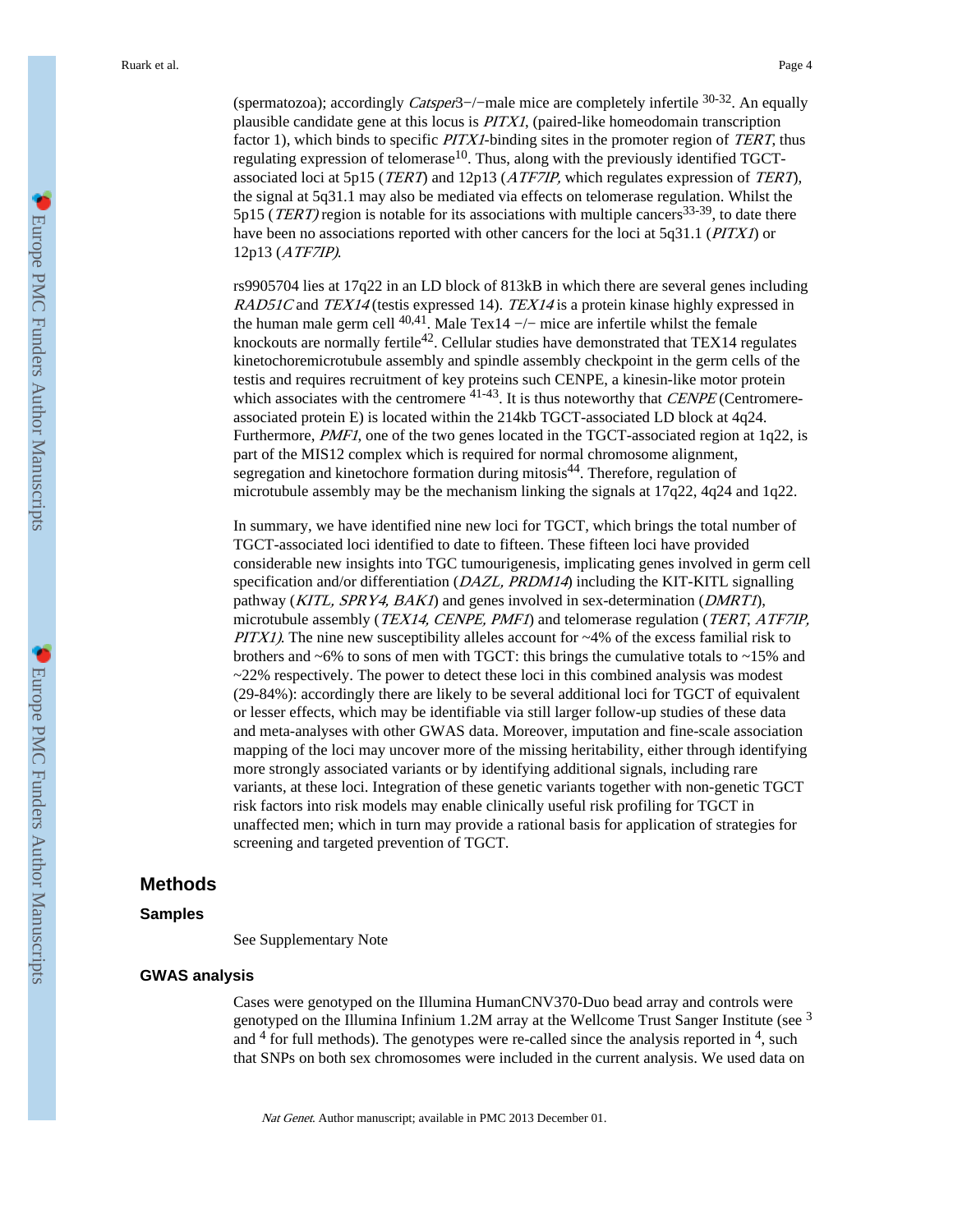314,861 SNPs that were successfully genotyped on both arrays. We excluded individuals: with low call rate  $(\leq 95\%)$ , with abnormal autosomal heterozygosity or with  $>10\%$  non-European ancestry (based on multi-dimensional scaling). We filtered out all SNPs with (i) minor allele frequency  $\langle 1\%,$  (ii) a call rate of  $\langle 95\%$  in cases or controls or (iii) minor allele frequency of 1–5% and a call rate of <99% or (iv) deviation from Hardy-Weinberg equilibrium ( $10^{-12}$  in controls and  $10^{-5}$  in cases). 307,291 SNPs passed the QC filters and we put forward for replication the 1050 SNPs with the lowest P-value (P<1.3  $\times$  10<sup>-3</sup>), based on the 1-d.f. Cochran-Armitage trend test.

## **iCOGS Genotyping**

Genotyping was conducted using a custom Illumina Infinium array (iCOGS array) comprising 211,155 SNPs selected across multiple consortia within the COGS (Collaborative Oncological Gene-environment Study, see 12 for details of SNP inclusion). Of the 1,050 SNPs submitted from our analysis, 740 attained an Illumina design score of 0.8, and were included on the array. Genotyping was performed at Genome Quebec, one of the seven genotyping centres providing genotyping for the COGS collaboration. Genotypes were called using Illumina's proprietary GenCall algorithm. Pan-COGS initiatives were employed across experiments to optimize calling algorithms for the iCOGS array: firstly, initial calling employed a cluster file generated using samples from Hapmap2; secondly, a cluster file based on 3,018 individuals selected across genotyping centers, across participating consortia and across ethnicities, combined with 380 samples of European, Asian or African ancestry genotyped as part of the Hapmap and 1000 genomes project was applied to call the genotypes for the subsequent samples. Thirdly, the performance of GenCall was compared to two other calling algorithms: Illuminus54 and GenoSNP55: all three algorithms were >99% concordant in their calling for 91% of the SNPs on the array. Manual inspection of a sample of the discrepant SNPs indicated that the GenCall calls were almost invariably superior (because Illuminus and GenoSNP frequently attempted to call SNPs that clustered poorly)  $12$ .

#### **Quality Control**

Using the full SNP set of 211,155 SNPs on the iCOGS array, we applied quality control exclusions as follows to subjects: i) subjects with overall call rate <95% or low or high heterozygosity ( $P<10^{-6}$ ) (5 cases), ii) using identity-by-state estimates based on 37,046 uncorrelated SNPs, we identified "cryptic" duplicates and related samples and the sample with the lower call rate was excluded (7 cases), iii) we identified ethnic outliers by multidimensional scaling by combining the iCOGS data with the three Hapmap2 populations using 37,046 uncorrelated markers and removed individuals with >10% non-Western European ancestry (18 cases). We included 1,064 cases and 10,082 controls in the final analysis.

We applied quality control exclusions as follows to SNPs: i) discrepant calls in more than 2% of duplicate samples across COGS consortia, ii) call rate <95%, MAF<1%, call rate <99% if MAF=1-5%, iii) deviation from Hardy-Weinberg ( $P≤10<sup>-5</sup>$  in controls,  $P≤10<sup>-12</sup>$  in cases ). Following quality control exclusions applied individually to case and control data, we included genotypes from 694 SNPs in subsequent analyses. We checked genotype intensity cluster plots manually for SNPs in each new region for which a genome-wide significant association was achieved.

#### **Statistical Analysis**

For the 694 SNPs in the TGCT iCOGS replication experiment, we estimated the per-allele odds ratio (OR), 1df, using logistic regression, adjusting for principal components as covariates. We generated eight principle components and examined reduction in the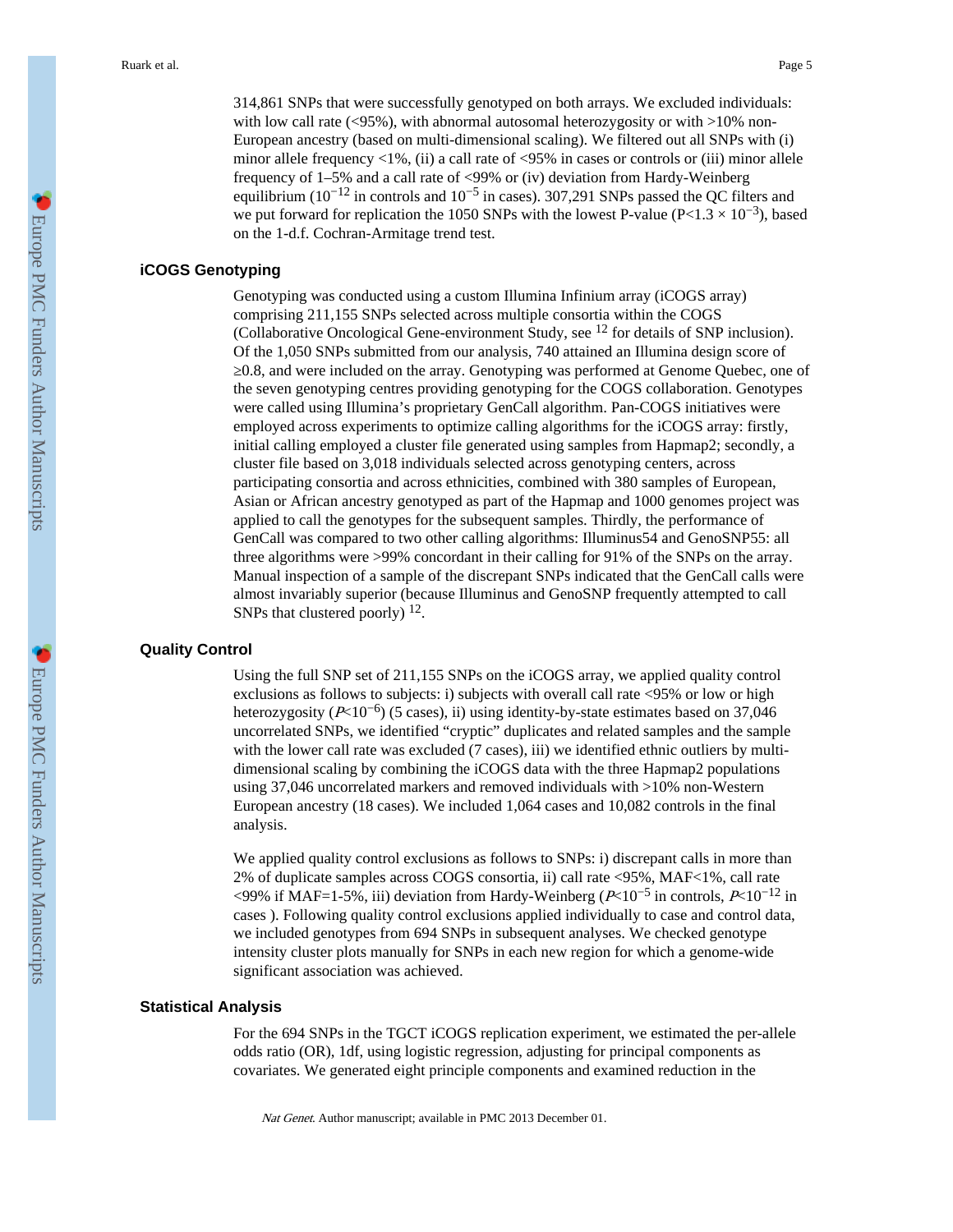inflation factor using iterative combinations of principle components. Inclusion of principle components 1-6 achieved optimal reduction in inflation with no further reduction achieved by incorporating additional principle components into the regression model. We found no significant differences in the point estimates of effect size on performing sensitivity analysis between the control groups used in the TGCT iCOGS replication experiment.

The inflation factor ( ) was derived by dividing the median of the lowest 90% of the 1-d.f. statistics by the 45% percentile of a 1-d.f. 2 distribution (0.357), utilizing 36,879 uncorrelated SNPs selected to not include TGCT-associated SNPs. The inflation was converted to an equivalent inflation for a study with 1000 cases and 1000 controls  $\binom{1,000}{}$ :

$$
\lambda_{1,000} = 1 + 500(1/N_{\text{cases}} + 1/N_{\text{controls}})^*(\lambda - 1)
$$

We excluded from further analysis the 54 SNPs lying within the six previously identified TGCT-associated loci, defining these LD blocks via the Oxford recombination rates. We included the 640 remaining SNPs in the replication analysis.

Because the inflation factor in the GWAS data had been modest ( $= 1.078$ ,  $_{1000} = 1.045$ ), we did not adjust the analysis of the GWAS data. We obtained overall significance levels by combining the estimates from the GWAS (unadjusted) and the iCOGS replication (adjusted for principle components 1-6) using a fixed effects meta-analysis, to derive a 1df test, calculating an  $I^2$  statistic to evaluate heterogeneity between the GWAS and replication. We used a threshold of  $5\times10^{-8}$  to denote genome-wide significance. Of note we had previously examined the loci at 1q24.1 and 4q24 in our first GWAS replication experiment<sup>3</sup>: whilst there had been evidence of replication of these signals via Taqman genotyping of 565 cases and 1,758 controls, these associations had failed to achieve genome-wide significance.

We also computed genotype-specific ORs (2 df) for the iCOGS replication, adjusted for principle components 1-6 (Supplementary Table 2). We assessed each SNP for dose response (<sup>P</sup>hetergeneity) in the replication series by comparing 1-d.f. and 2-d.f. logistic regression models,both adjusted for principle components 1-6, using a likelihood ratio test (evaluated using a significance threshold of  $P_{hetergeneity}$  < 0.006 to account for 9 tests). We examined for statistical interaction between TGCT predisposition SNPs (nine new SNPs and the previously published eight SNPs) by evaluating the effect of adding an interaction term to the regression model, adjusted for stage, using a likelihood ratio test (using a significance threshold of  $P < 0.0003$  to account for 144 tests).

We assessed for modification of the odds ratios by covariate phenotype and risk factors using a case-only analysis incorporating both GWAS and iCOGS replication data (unadjusted). We evaluated the effect of age on SNP genotype via polytomous regression: we divided age at diagnosis into 5 ordinal categories and fitted maximum-likelihood multinomial logistic models, executed using the mlogit command in Stata12 (using a significance threshold of  $P < 0.006$  to account for 9 tests, Supplementary Tables 3, 4, 5).

We identified variants from within each LD block reported within the 1000 genomes project (r2>0.8 and <200kB from sentinel SNP) and used HaploReg and ENCODE data to apply functional annotations relevant to the regulation of transcription: (i) whether the variant lies in a region in which modification of histone proteins is suggestive of enhancer and other regulatory activity (H3K4Me1 and H3K27A histone modification) or promoter activity  $(H3K4Me3$  histone modification), (ii) whether the variant lies in a region where the chromatin is hypersensitive to cutting by the DNase enzyme (suggestive of regulatory region), (iii) whether the variant lies in a region of binding of transcription factor proteins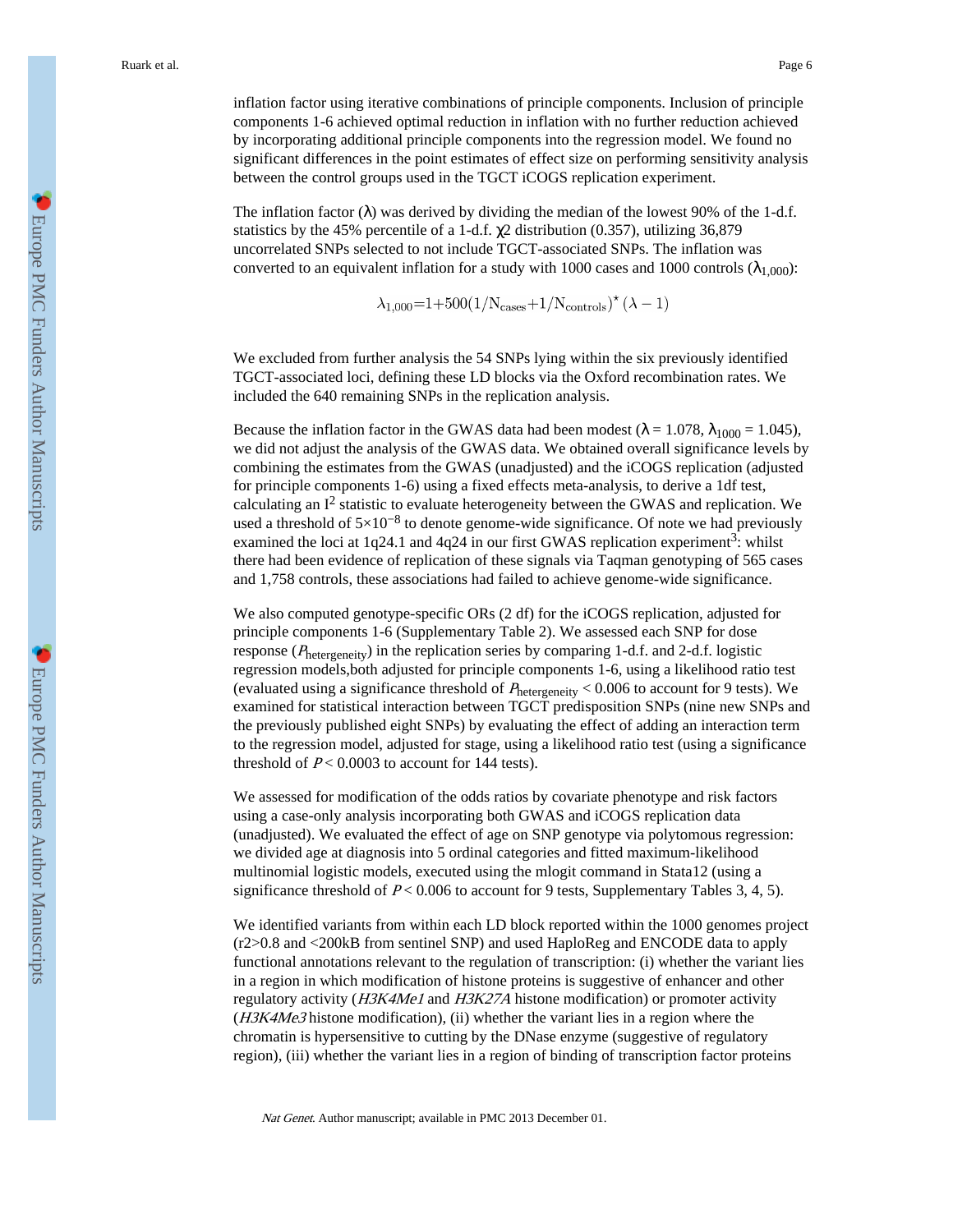(as assayed by chromatin immunoprecipitation with antibodies specific to the transcription factor followed by sequencing of the precipitated DNA (ChIP-seq)), (iv) whether the variant affects a specific regulatory motif, as evaluated from position weighted matrices assembled from TRANSFAC, JASPAR and protein-binding microarray experiments (Supplementary Table  $6)^{45,46}$ .

We investigated associations of the nine TGCT-associated SNPs with gene expression using GENEVAR, which includes gene expression profiling and genotypic data from four datasets: (i) lymphoblastoid cell lines (LCL) from 726 HapMap individuals adipose (HapMap3), (ii) LCL and skin collected from 856 healthy female twins of the MuTHER resource (Muther pilot Twin 1), (iii) adipose, LCL and skin derived from a subset of 160 MuTHER healthy female twins (Muther pilotTwin2) and (iv) fibroblast, LCL and T-cells derived from umbilical cords of 75 Geneva GenCord individuals (Gencord). Spearman Rank Correlation between normalized gene expression levels and the count of one of the alleles of the SNP (0, 1 or 2) was analysed with significance assessed by permutation (10,000 permutations). Expression of genes within 500kB of the sentinel SNP was examined (using a significance threshold of  $P < 0.00001$  to account for 440 tests, Supplementary Table 7).

LD matrices between SNPs reported in HapMap were based on Data Release 27/phaseII + III (Feb 2009) on NCBI B36 assembly, dbSNP b126, viewed using Haploview software (v4.2) and plotted using SNAP. LD blocks were evaluated using the HapMap recombination rates (cM/Mb) and defined using the Oxford recombination hotspots<sup>47</sup>. GWAS associations for other diseases were evaluated using the NHGRI (National Human Genome Research Institute) Catalog of Published Genome-Wide Association Studies. All genomic references are based on NCBI Build 36. Analyses were performed using R (v2.6), Stata12 (State College) and PLINK (v1.07) software.

#### **Supplementary Material**

Refer to Web version on PubMed Central for supplementary material.

# **Acknowledgments**

We thank subjects with TGCT and the clinicians involved in their care for participation in this study. We also thank M. Warren Perry, D. Dudakia, J. Pugh, R. Linger, J. Marke, D. Hughes and D. Pernet for recruitment of subjects and database entry for the TGCT collections and the UKGPCS study teams for recruitment of the UKGPCS controls. We acknowledge National Health Service funding to the National Institute for Health Research Biomedical Research Centre. The COGS research initiative, leading to these results has received support from the European Community's Seventh Framework Programme under grant agreement n° 223175 (HEALTH-F2-2009-223175), Cancer Research UK (Grants C1287/A10710 and C5047/A7357) and Prostate Action. This study makes use of data generated by the Wellcome Trust Case Control Consortium (WTCCC) 2. A full list of the investigators who contributed to the generation of the data is available from the WTCCC website. D.F.E. is a Principal Research Fellow of Cancer Research UK. The initial GWAS study was supported by the Institute of Cancer Research, Cancer Research UK and the Wellcome Trust. This study was supported by the Institute of Cancer Research and Movember.

# **References**

- 1. Bray F, Ferlay J, Devesa SS, McGlynn KA, Moller H. Interpreting the international trends in testicular seminoma and nonseminoma incidence. Nat.Clin.Pract.Urol. 2006; 3:532–543. [PubMed: 17031378]
- 2. Hemminki K, Li X. Familial risk in testicular cancer as a clue to a heritable and environmental aetiology. Br.J.Cancer. 2004; 90:1765–1770. [PubMed: 15208620]
- 3. Rapley EA, et al. A genome-wide association study of testicular germ cell tumor. Nat.Genet. 2009; 41:807–810. [PubMed: 19483681]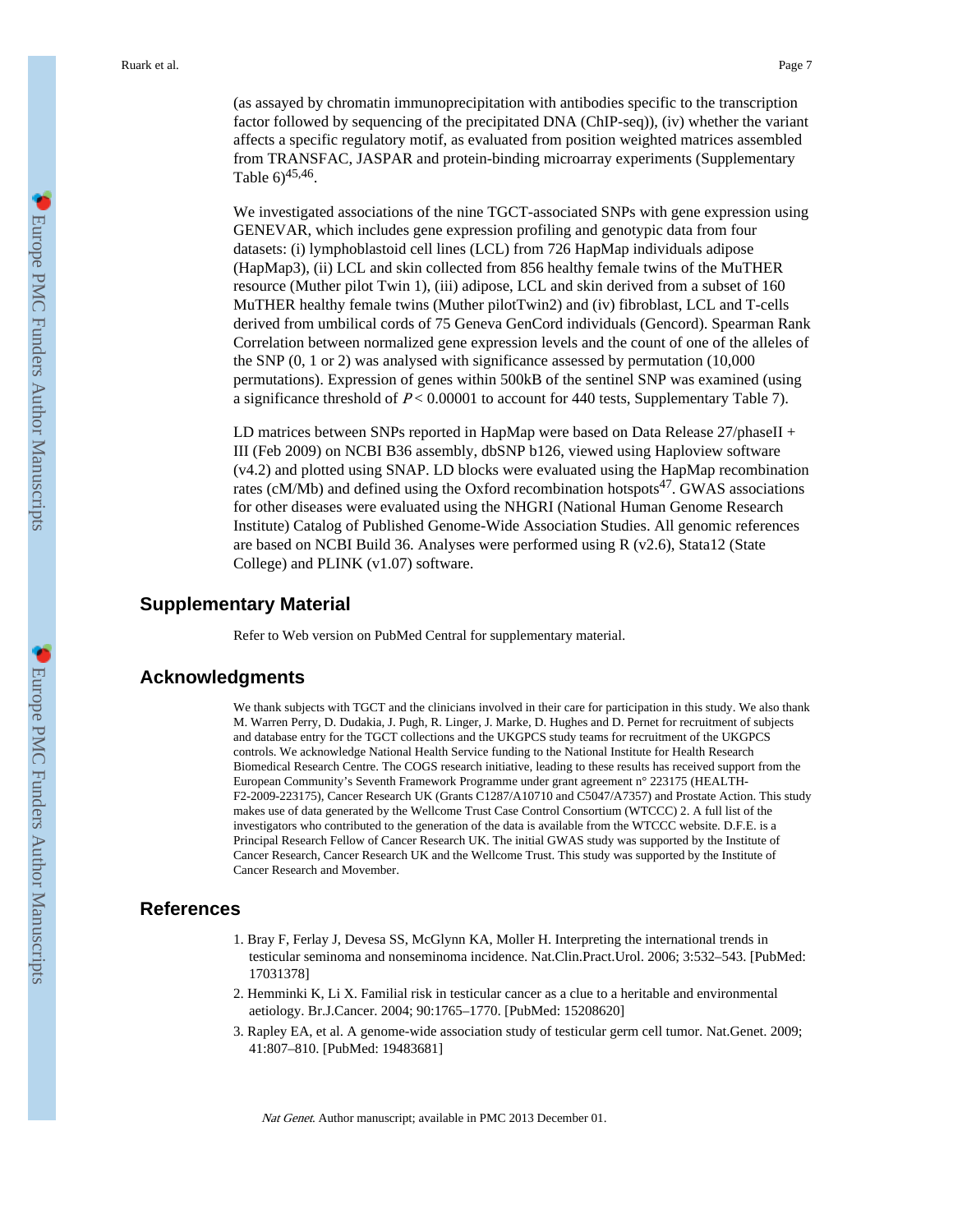- 5. Turnbull C, Rahman N. Genome-wide association studies provide new insights into the genetic basis of testicular germ-cell tumour. Int J Androl. 2011; 34:e86–96. discussion e96-7. [PubMed: 21623831]
- 6. Kanetsky PA, et al. A second independent locus within DMRT1 is associated with testicular germ cell tumor susceptibility. Hum Mol Genet. 2011; 20:3109–17. [PubMed: 21551455]
- 7. Kanetsky PA, et al. Common variation in KITLG and at 5q31.3 predisposes to testicular germ cell cancer. Nat.Genet. 2009; 41:811–815. [PubMed: 19483682]
- 8. Yamaji M, et al. Critical function of Prdm14 for the establishment of the germ cell lineage in mice. Nat Genet. 2008; 40:1016–22. [PubMed: 18622394]
- 9. Schrans-Stassen BH, Saunders PT, Cooke HJ, de Rooij DG. Nature of the spermatogenic arrest in Dazl −/− mice. Biol Reprod. 2001; 65:771–6. [PubMed: 11514340]
- 10. Qi DL, et al. Identification of PITX1 as a TERT suppressor gene located on human chromosome 5. Mol Cell Biol. 2011; 31:1624–36. [PubMed: 21300782]
- 11. Gilbert D, Rapley E, Shipley J. Testicular germ cell tumours: predisposition genes and the male germ cell niche. Nat Rev Cancer. 2011; 11:278–88. [PubMed: 21412254]
- 12. Michailidou K, et al. Large-scale genotyping identifies 41 new loci associated with breast cancer risk. Nature Genetics. 2013 (In Press).
- 13. Eeles R, et al. Identification of 23 new prostate cancer susceptibility loci using the iCOGS custom genotoyping array. Nat Genet. 2013 (In press).
- 14. Schumacher FR, et al. Testicular germ cell tumor susceptibility associated with the UCK2 locus on chromosome 1q23. Hum Mol Genet. 2013
- 15. Chung CC, et al. Meta-analysis identifies four new loci for testicular germ cell tumor. Nat Genet. 2013
- 16. Skakkebaek NE. Possible carcinoma-in-situ of the testis. Lancet. 1972; 2:516–517. [PubMed: 4115573]
- 17. Kee K, Angeles VT, Flores M, Nguyen HN, Reijo Pera RA. Human DAZL, DAZ and BOULE genes modulate primordial germ-cell and haploid gamete formation. Nature. 2009; 462:222–5. [PubMed: 19865085]
- 18. Shan Z, et al. A SPGY copy homologous to the mouse gene Dazla and the Drosophila gene boule is autosomal and expressed only in the human male gonad. Hum Mol Genet. 1996; 5:2005–11. [PubMed: 8968755]
- 19. Yen PH, Chai NN, Salido EC. The human autosomal gene DAZLA: testis specificity and a candidate for male infertility. Hum Mol Genet. 1996; 5:2013–7. [PubMed: 8968756]
- 20. Saxena R, et al. The DAZ gene cluster on the human Y chromosome arose from an autosomal gene that was transposed, repeatedly amplified and pruned. Nat Genet. 1996; 14:292–9. [PubMed: 8896558]
- 21. Reijo R, et al. Diverse spermatogenic defects in humans caused by Y chromosome deletions encompassing a novel RNA-binding protein gene. Nat Genet. 1995; 10:383–93. [PubMed: 7670487]
- 22. Kurimoto K, Yamaji M, Seki Y, Saitou M. Specification of the germ cell lineage in mice: a process orchestrated by the PR-domain proteins, Blimp1 and Prdm14. Cell Cycle. 2008; 7:3514–8. [PubMed: 19001867]
- 23. Ohinata Y, et al. A signaling principle for the specification of the germ cell lineage in mice. Cell. 2009; 137:571–84. [PubMed: 19410550]
- 24. Chia NY, et al. A genome-wide RNAi screen reveals determinants of human embryonic stem cell identity. Nature. 2010; 468:316–20. [PubMed: 20953172]
- 25. Tsuneyoshi N, et al. PRDM14 suppresses expression of differentiation marker genes in human embryonic stem cells. Biochem Biophys Res Commun. 2008; 367:899–905. [PubMed: 18194669]
- 26. Dettman EJ, Justice MJ. The zinc finger SET domain gene Prdm14 is overexpressed in lymphoblastic lymphomas with retroviral insertions at Evi32. PLoS One. 2008; 3:e3823. [PubMed: 19043588]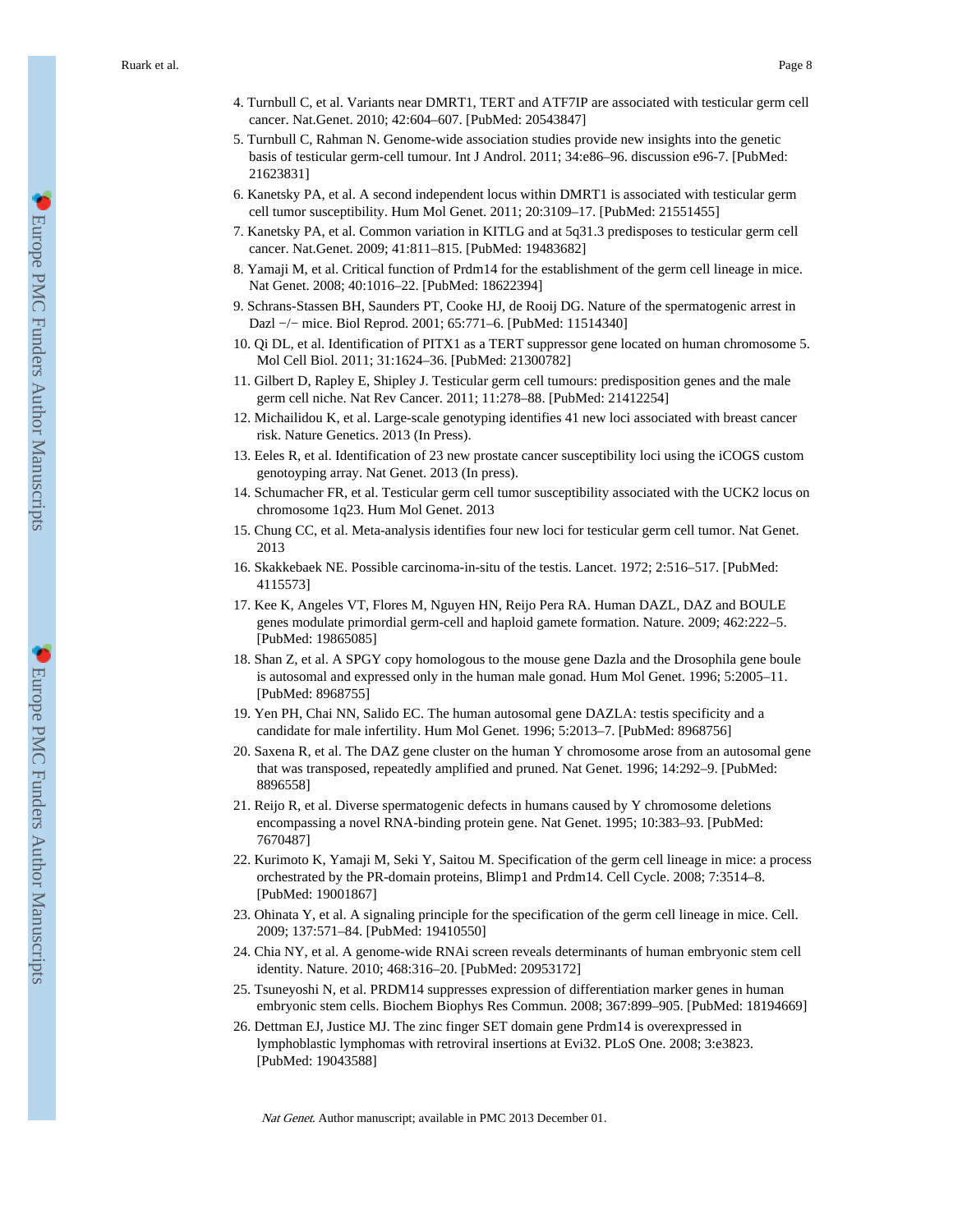- 27. Dettman EJ, et al. Prdm14 initiates lymphoblastic leukemia after expanding a population of cells resembling common lymphoid progenitors. Oncogene. 2011; 30:2859–73. [PubMed: 21339739]
- 28. Liu B, Zhang S, Hui L, Qiu X, Cui Z. [Relationship between the expression of PRDM14 in nonsmall cell lung cancer and the clinicopathologic characteristics]. Zhongguo Fei Ai Za Zhi. 2010; 13:867–72. [PubMed: 20840815]
- 29. Nishikawa N, et al. Gene amplification and overexpression of PRDM14 in breast cancers. Cancer Res. 2007; 67:9649–57. [PubMed: 17942894]
- 30. Jin JL, et al. Catsper3 and catsper4 encode two cation channel-like proteins exclusively expressed in the testis. Biol Reprod. 2005; 73:1235–42. [PubMed: 16107607]
- 31. Jin J, et al. Catsper3 and Catsper4 are essential for sperm hyperactivated motility and male fertility in the mouse. Biol Reprod. 2007; 77:37–44. [PubMed: 17344468]
- 32. Lobley A, Pierron V, Reynolds L, Allen L, Michalovich D. Identification of human and mouse CatSper3 and CatSper4 genes: characterisation of a common interaction domain and evidence for expression in testis. Reprod Biol Endocrinol. 2003; 1:53. [PubMed: 12932298]
- 33. Shete S, et al. Genome-wide association study identifies five susceptibility loci for glioma. Nat.Genet. 2009; 41:899–904. [PubMed: 19578367]
- 34. Law MH, et al. Meta-analysis combining new and existing data sets confirms that the TERT-CLPTM1L locus influences melanoma risk. J Invest Dermatol. 2012; 132:485–7. [PubMed: 21993562]
- 35. Stacey SN, et al. New common variants affecting susceptibility to basal cell carcinoma. Nat.Genet. 2009; 41:909–914. [PubMed: 19578363]
- 36. Haiman CA, et al. A common variant at the TERT-CLPTM1L locus is associated with estrogen receptor-negative breast cancer. Nat Genet. 2011; 43:1210–4. [PubMed: 22037553]
- 37. Landi MT, et al. A genome-wide association study of lung cancer identifies a region of chromosome 5p15 associated with risk for adenocarcinoma. Am.J.Hum.Genet. 2009; 85:679–691. [PubMed: 19836008]
- 38. Petersen GM, et al. A genome-wide association study identifies pancreatic cancer susceptibility loci on chromosomes 13q22.1, 1q32.1 and 5p15.33. Nat.Genet. 2010
- 39. Rafnar T, et al. Sequence variants at the TERT-CLPTM1L locus associate with many cancer types. Nat.Genet. 2009; 41:221–227. [PubMed: 19151717]
- 40. Wang PJ, McCarrey JR, Yang F, Page DC. An abundance of X-linked genes expressed in spermatogonia. Nat Genet. 2001; 27:422–6. [PubMed: 11279525]
- 41. Wu MH, et al. Sequence and expression of testis-expressed gene 14 (Tex14): a gene encoding a protein kinase preferentially expressed during spermatogenesis. Gene Expr Patterns. 2003; 3:231– 6. [PubMed: 12711554]
- 42. Greenbaum MP, et al. TEX14 is essential for intercellular bridges and fertility in male mice. Proc Natl Acad Sci U S A. 2006; 103:4982–7. [PubMed: 16549803]
- 43. Mondal G, Ohashi A, Yang L, Rowley M, Couch FJ. Tex14, a Plk1-regulated protein, is required for kinetochore-microtubule attachment and regulation of the spindle assembly checkpoint. Mol Cell. 2012; 45:680–95. [PubMed: 22405274]
- 44. Obuse C, et al. A conserved Mis12 centromere complex is linked to heterochromatic HP1 and outer kinetochore protein Zwint-1. Nat Cell Biol. 2004; 6:1135–41. [PubMed: 15502821]
- 45. Ernst J, et al. Mapping and analysis of chromatin state dynamics in nine human cell types. Nature. 2011; 473:43–9. [PubMed: 21441907]
- 46. Ward LD, Kellis M. HaploReg: a resource for exploring chromatin states, conservation, and regulatory motif alterations within sets of genetically linked variants. Nucleic Acids Res. 2012; 40:D930–4. [PubMed: 22064851]
- 47. Myers S, Bottolo L, Freeman C, McVean G, Donnelly P. A fine-scale map of recombination rates and hotspots across the human genome. Science. 2005; 310:321–324. [PubMed: 16224025]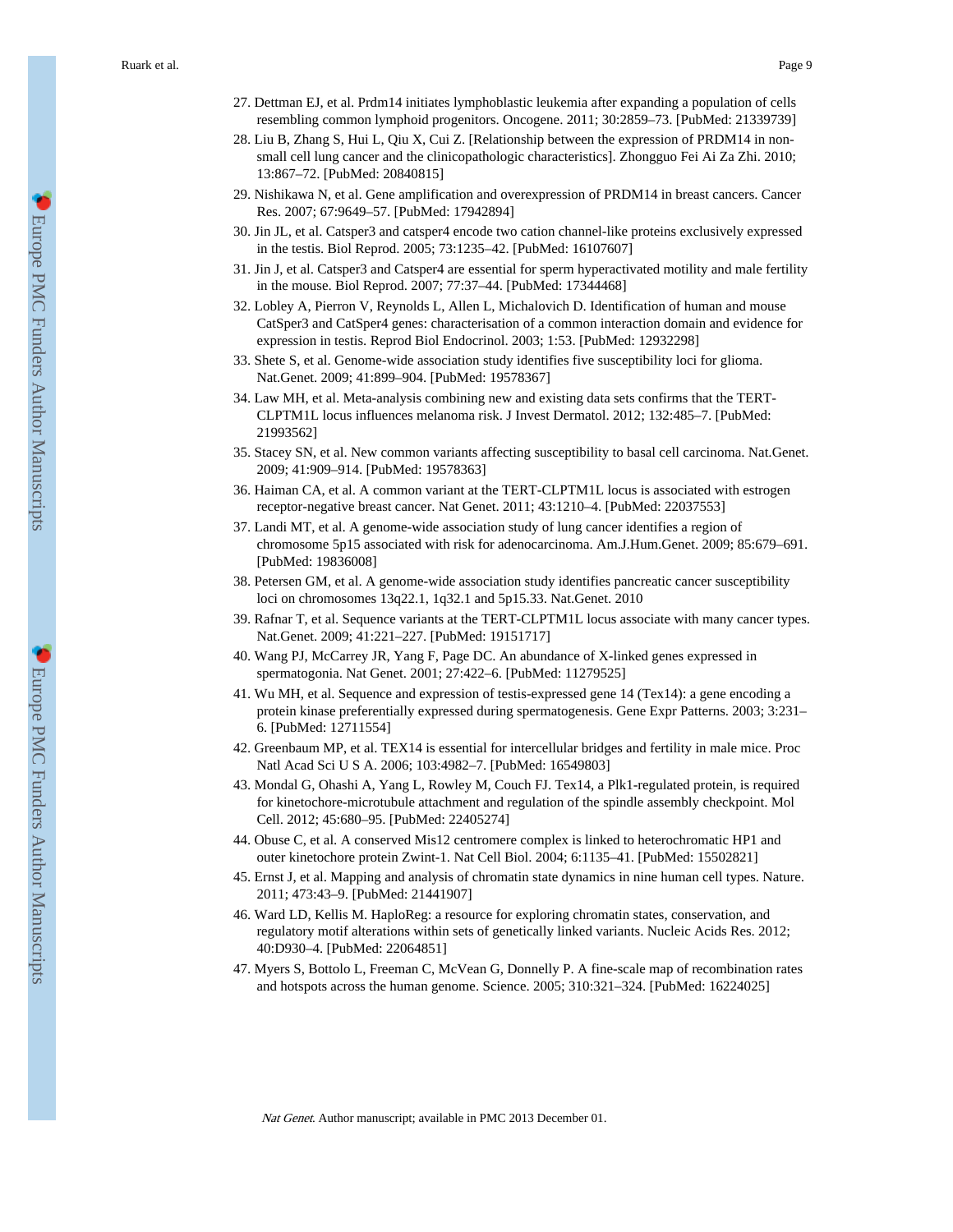Ruark et al. Page 10





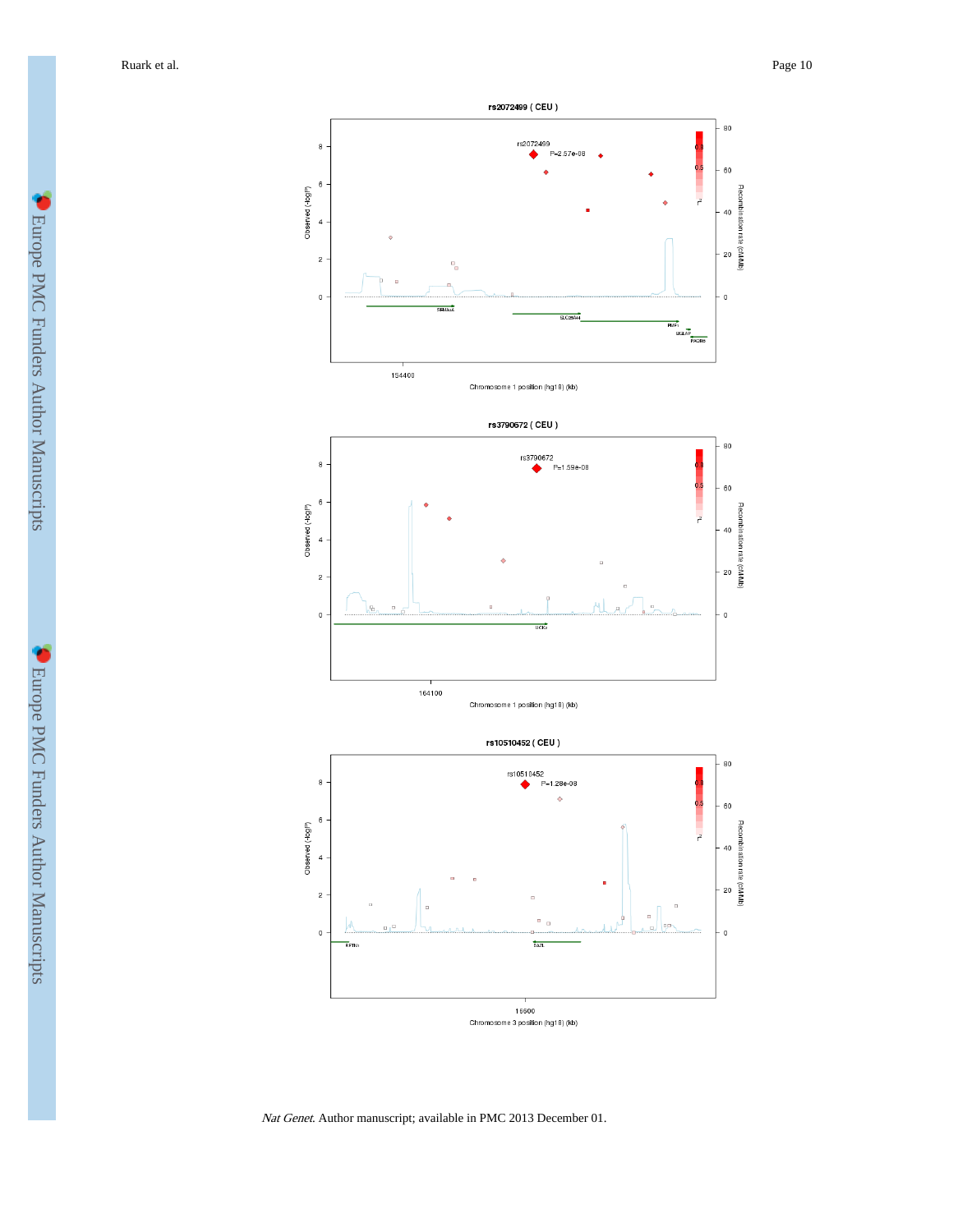

Nat Genet. Author manuscript; available in PMC 2013 December 01.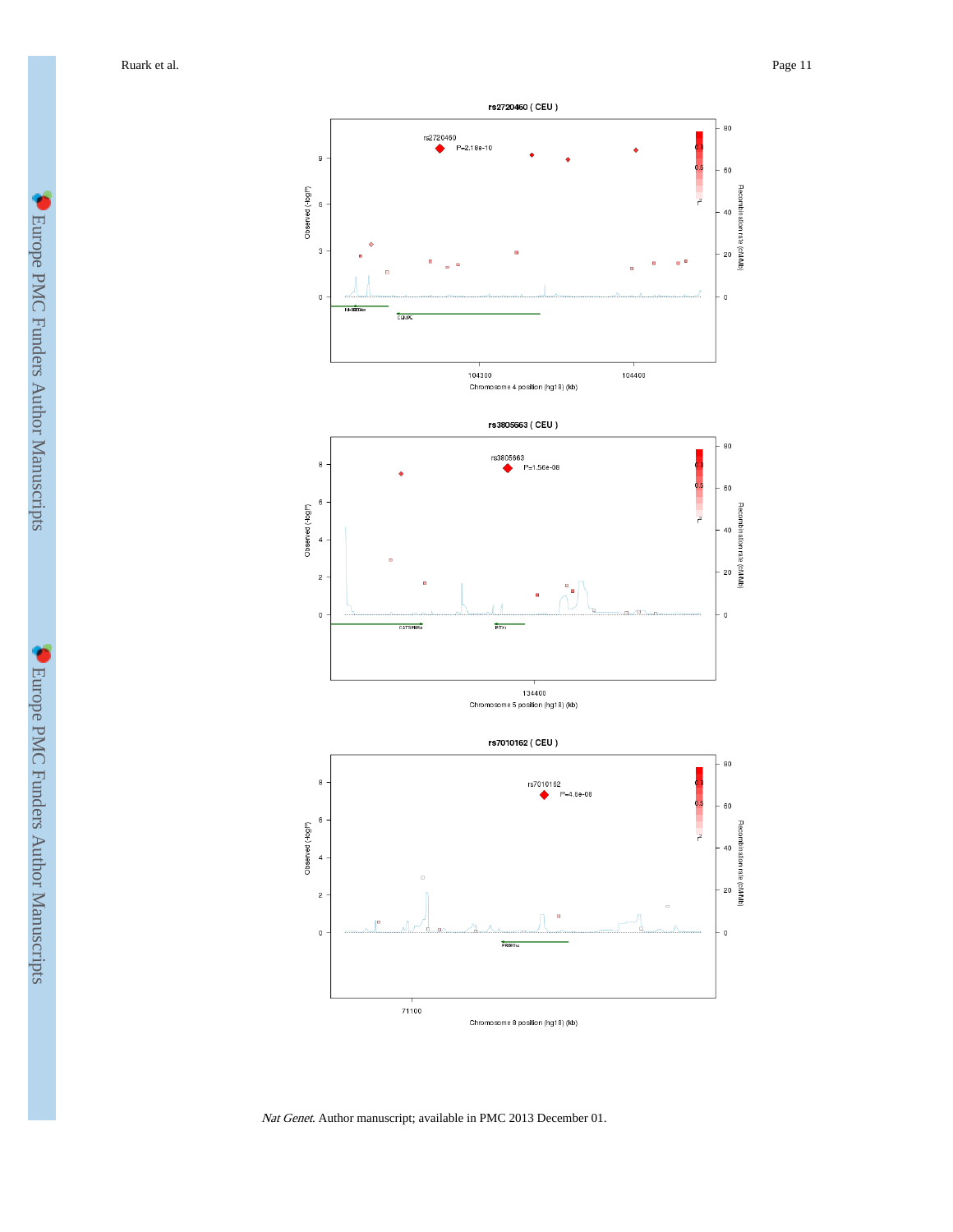

**Figure 1. Regional plots of the nine new TGCT loci (a–i)**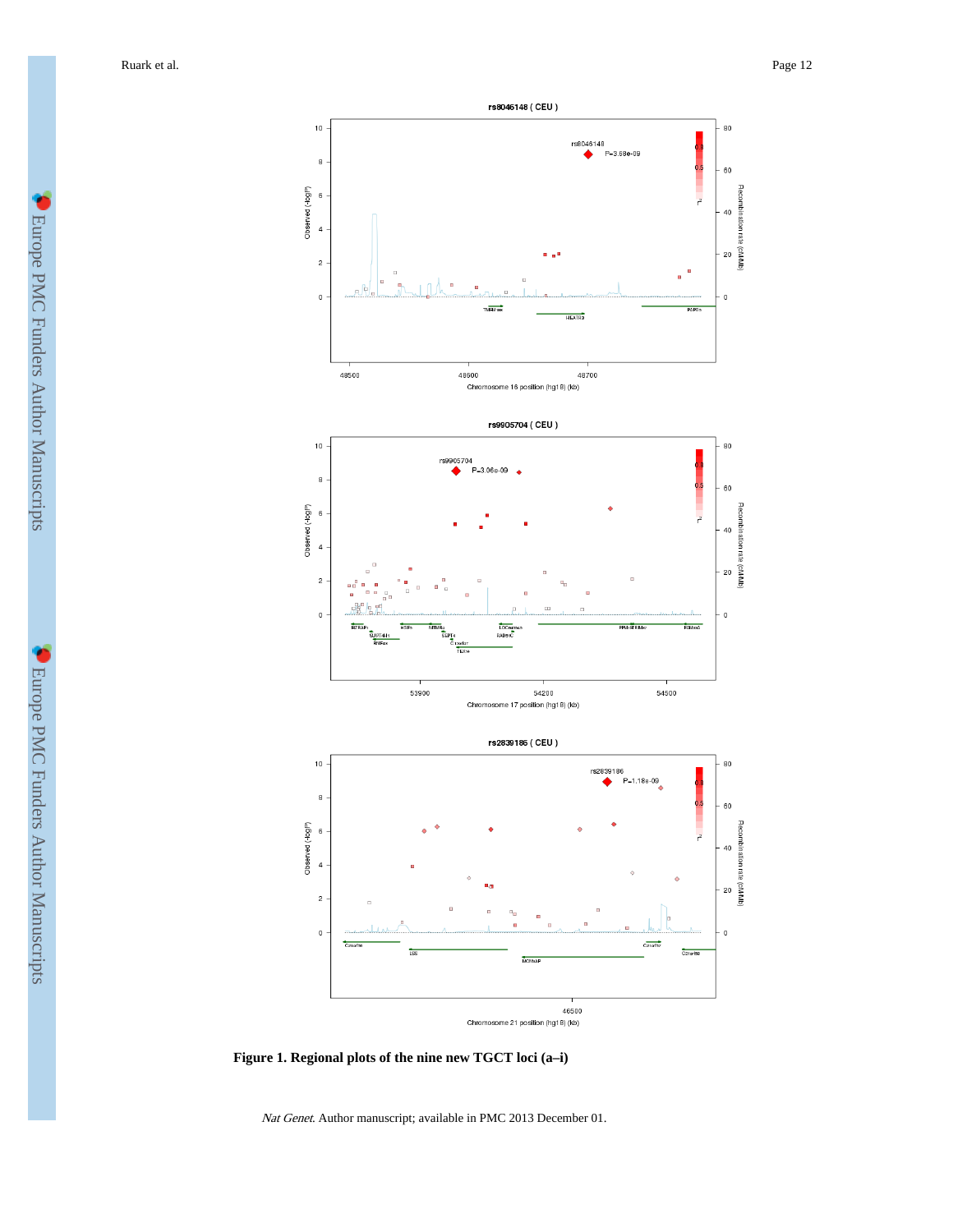Plots show the genomic regions of association with TGCT on chromosome (a), 1q22 (b) 1q24.1, (c) 3p24.3, (d) 4q24, (e) 5q31.1, (f) 8q13.3, (g) 16q12.1, (h) 17q22 and (i) 21q22.3. Shown by **diamonds** are the −log10 association P values of SNPs in 986 cases and 4,946 controls from the GWAS, combined with 1,064 cases of TGCT and 10,082 controls from the iCOGs replication. Shown by squares are SNPs genotyped in the GWAS alone. The intensity of red shading indicates the strength of LD with the index SNP (labeled). Also shown are the SNP build 36 coordinates in kilobases (kb), recombination rates in centimorgans (cM) per megabase (Mb) (in blue) and the genes in the region (in green).